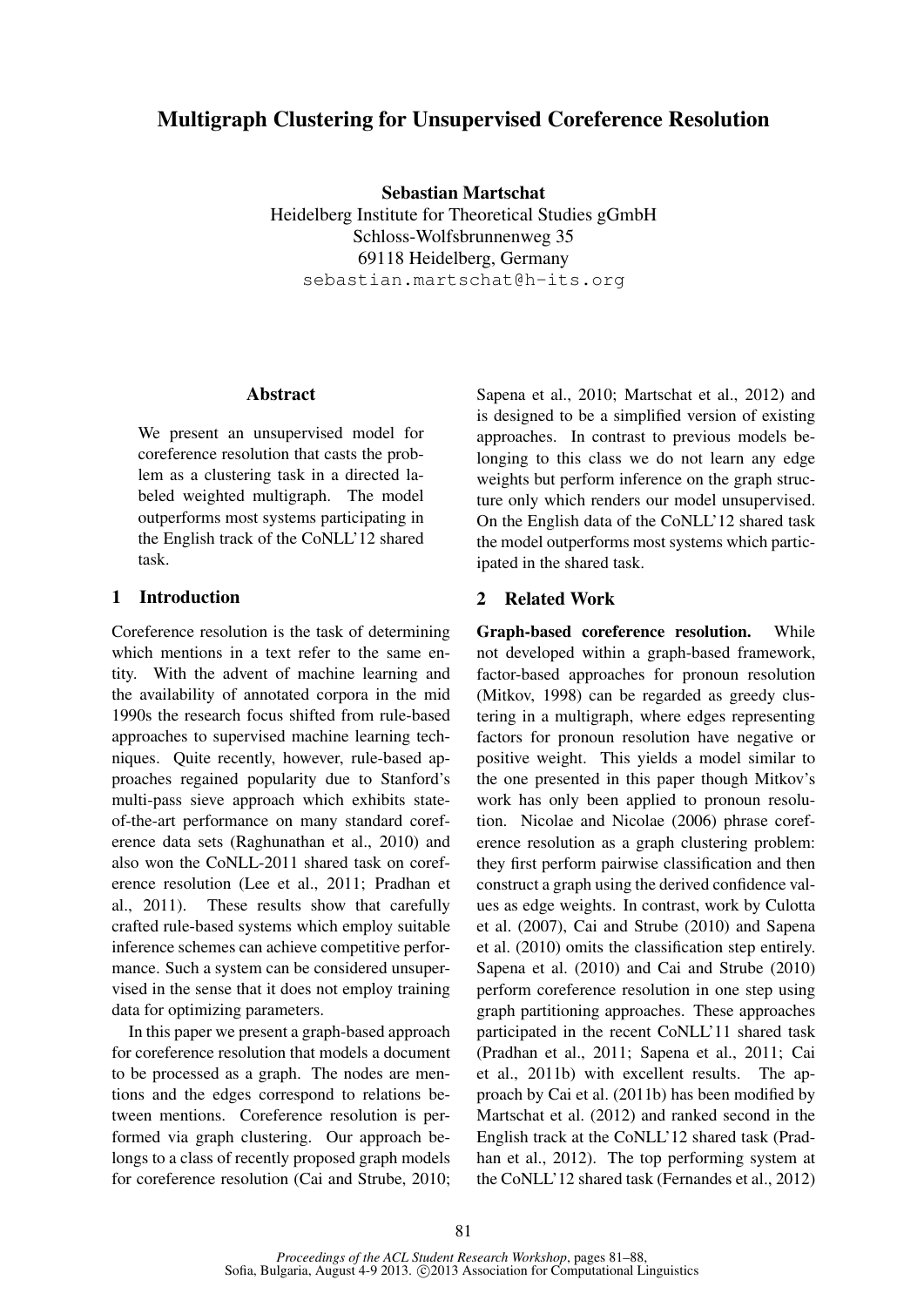also represents the problem as a graph by performing inference on trees constructed using the multi-pass sieve approach by Raghunathan et al. (2010) and Lee et al. (2011), which in turn won the CoNLL'11 shared task.

Unsupervised coreference resolution. Cardie and Wagstaff (1999) present an early approach to unsupervised coreference resolution based on a straightforward clustering approach. Angheluta et al. (2004) build on their approach and devise more sophisticated clustering algorithms. Haghighi and Klein (2007), Ng (2008) and Charniak and Elsner (2009) employ unsupervised generative models. Poon and Domingos (2008) present a Markov Logic Network approach to unsupervised coreference resolution. These approaches reach competitive performance on gold mentions but not on system mentions (Ng, 2008). The multi-pass sieve approach by Raghunathan et al. (2010) can also be viewed as unsupervised.

# 3 A Multigraph Model

We aim for a model which directly represents the relations between mentions in a graph structure. Clusters in the graph then correspond to entities.

### 3.1 Motivation

To motivate the choice of our model, let us consider a simple made-up example.

*Leaders* met in *Paris* to discuss *recent developments*. *They* left the city today.

We want to model that *Paris* is not a likely candidate antecedent for *They* due to number disagreement, but that *Leaders* and *recent developments* are potential antecedents for *They*. We want to express that *Leaders* is the preferred antecedent, since *Leaders* and *They* are in a parallel construction both occupying the subject position in their respective sentences.

In other words, our model should express the following relations for this example:

- number disagreement for (*They*, *Paris*), which indicates that the mentions are not coreferent,
- the anaphor being a pronoun for (*They*, *Leaders*), (*They*, *recent developments*) and (*They*, *Paris*), which is a weak indicator for coreference if the mentions are close to each other,
- syntactic parallelism for (*They*, *Leaders*): both mentions are in a parallel construction in adja-

cent sentences (both in the subject slot), which is also a weak coreference indicator.

We denote these relations as N Number, P\_AnaPron and P\_Subject respectively. The graphical structure depicted in Figure 1 models these relations between the four mentions *Leaders*, *Paris*, *recent developments* and *They*.



Figure 1: An example graph modeling relations between mentions.

A directed edge from a mention  $m$  to  $n$  indicates that  $n$  precedes  $m$  and that there is some relation between  $m$  and  $n$  that indicates coreference or non-coreference. Labeled edges describe the relations between the mentions, multiple relations can hold between a pair. Edges may be weighted.

## 3.2 Multigraphs for Coreference Resolution

Formally, the model is a *directed labeled weighted multigraph*. That is a tuple  $D = (R, V, A, w)$ where

- $R$  is the set of labels (in our case relations such as P<sub>-Subject</sub> that hold between mentions),
- $V$  is the set of nodes (the mentions extracted from a document),
- $A \subseteq V \times V \times R$  is the set of edges (relations between two mentions),
- w is a mapping w:  $A \to \mathbb{R} \cup \{\pm \infty\}$  (weights for edges).

Many graph models for coreference resolution operate on  $A = V \times V$ . Our multigraph model allows us to have multiple edges with different labels between mentions.

To have a notion of *order* we employ a directed graph: We only allow an edge from  $m$  to  $n$  if  $m$ appears later in the text than n.

To perform coreference resolution for a document d, we first construct a directed labeled multigraph (Section 3.3). We then assign a weight to each edge (Section 3.4). The resulting graph is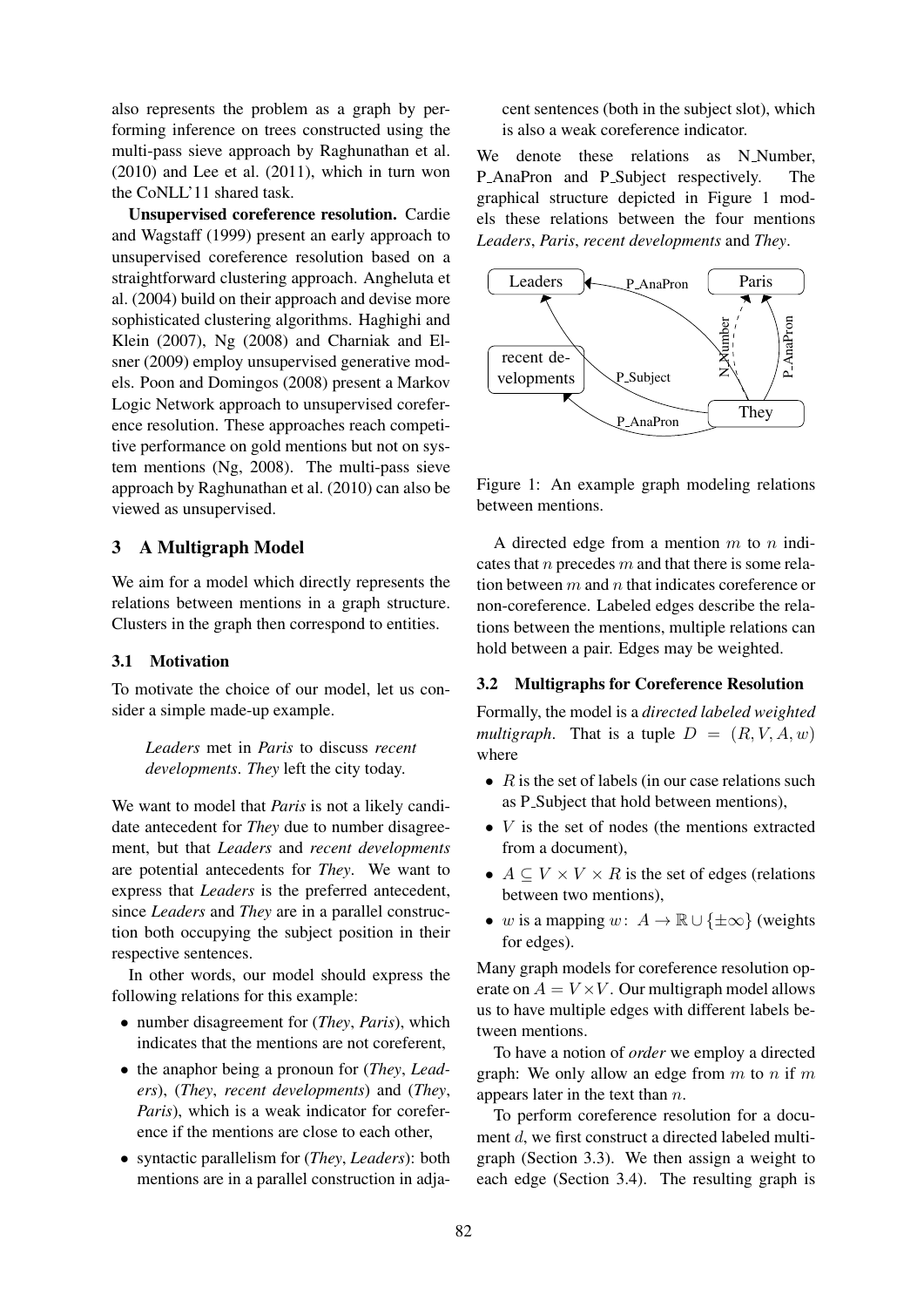clustered to obtain the mentions that refer to the same entity (Section 3.5).

# 3.3 Graph Construction

Given a set M of mentions extracted from a document d, we set  $V = M$ , i.e. the nodes of the graph are the mentions. To construct the edges A, we consider each pair  $(m, n)$  of mentions with  $n \prec m$ . We then check for every relation  $r \in R$ if r holds for the pair  $(m, n)$ . If this is the case we add the edge  $(m, n, r)$  to A. For simplicity, we restrict ourselves to binary relations that hold between pairs of mentions (see Section 4).

The graph displayed in Figure 1 is the graph constructed for the mentions *Leaders*, *Paris*, *recent developments* and *They* from the example sentence at the beginning of this Section, where  $R = {P_{Ana}Pron, P_{Subject, N_{Number}}}.$ 

# 3.4 Assigning Weights

Depending on whether a relation  $r \in R$  is indicative for non-coreference (e.g. number disagreement) or for coreference (e.g. string matching) it should be weighted differently. We therefore divide R into a set of *negative relations* R<sup>−</sup> and a set of *positive relations* R+.

Previous work on multigraphs for coreference resolution disallows any edge between mentions for which a negative relations holds (Cai et al., 2011b; Martschat et al., 2012). We take a similar approach and set  $w(m, n, r) = -\infty$  for  $(m, n, r) \in A$  when  $r \in R_-\mathbf{1}$ .

Work on graph-based models similar to ours report robustness with regard to the amount of training data used (Cai et al., 2011b; Cai et al., 2011a; Martschat et al., 2012). Motivated by their observations we treat every positive relation equally and set  $w(m, n, r) = 1$  for  $(m, n, r) \in A$  if  $r \in R_+$ .

In contrast to previous work on similar graph models we do not learn any edge weights from training data. We compare this unsupervised scheme with supervised variants empirically in Section 5.

# 3.5 Clustering

To describe the clustering algorithm used in this work we need some additional terminology. If there exists an edge  $(m, n, r) \in A$  we say that n is a *child* of m.

In the graph constructed according to the procedure described in Section 3.3, all children of a mention  $m$  are candidate antecedents for  $m$ . The relations we employ are indicators for coreference (which get a positive weight) and indicators for non-coreference (which get a negative weight). We aim to employ a simple and efficient clustering scheme on this graph and therefore choose 1-nearest-neighbor clustering: for every  $m$ , we choose as antecedent  $m$ 's child  $n$  such that the sum of edge weights is maximal and positive. We break ties by choosing the closest mention.

In the unsupervised setting described in Section 3.4 this algorithm reduces to choosing the child that is connected via the highest number of positive relations and via no negative relation.

For the graph depicted in Figure 1 this algorithm computes the clusters {*They*, *Leaders*}, {*Paris*} and {*recent developments*}.

# 4 Relations

The graph model described in Section 3 is based on expressing relations between pairs of mentions via edges built from such relations. We now describe the relations currently used by our system. They are well-known indicators and constraints for coreference and are taken from previous work (Cardie and Wagstaff, 1999; Soon et al., 2001; Rahman and Ng, 2009; Lee et al., 2011; Cai et al., 2011b). All relations operate on pairs of mentions  $(m, n)$ , where m is the anaphor and n is a candidate antecedent. If a relation r holds for  $(m, n)$ , the edge  $(m, n, r)$  is added to the graph. We finalized the set of relations and their distance thresholds on development data.

## 4.1 Negative Relations

Negative relations receive negative weights. They allow us to introduce well-known constraints such as agreement into our model.

- $(1)$  N\_Gender,  $(2)$  N\_Number: Two mentions do not agree in gender or number. We compute number and gender for common nouns using the number and gender data provided by Bergsma and Lin (2006).
- (3) N SemanticClass: Two mentions do not agree in semantic class (we only use the top categories *Object*, *Date* and *Person* from WordNet (Fellbaum, 1998)).
- (4) N ItDist: The anaphor is *it* or *they* and the sentence distance to the antecedent is larger

<sup>&</sup>lt;sup>1</sup>We experimented with different weighting schemes for negative relations on development data (e.g. setting  $w(m, n, r) = -1$ ) but did not observe a gain in performance.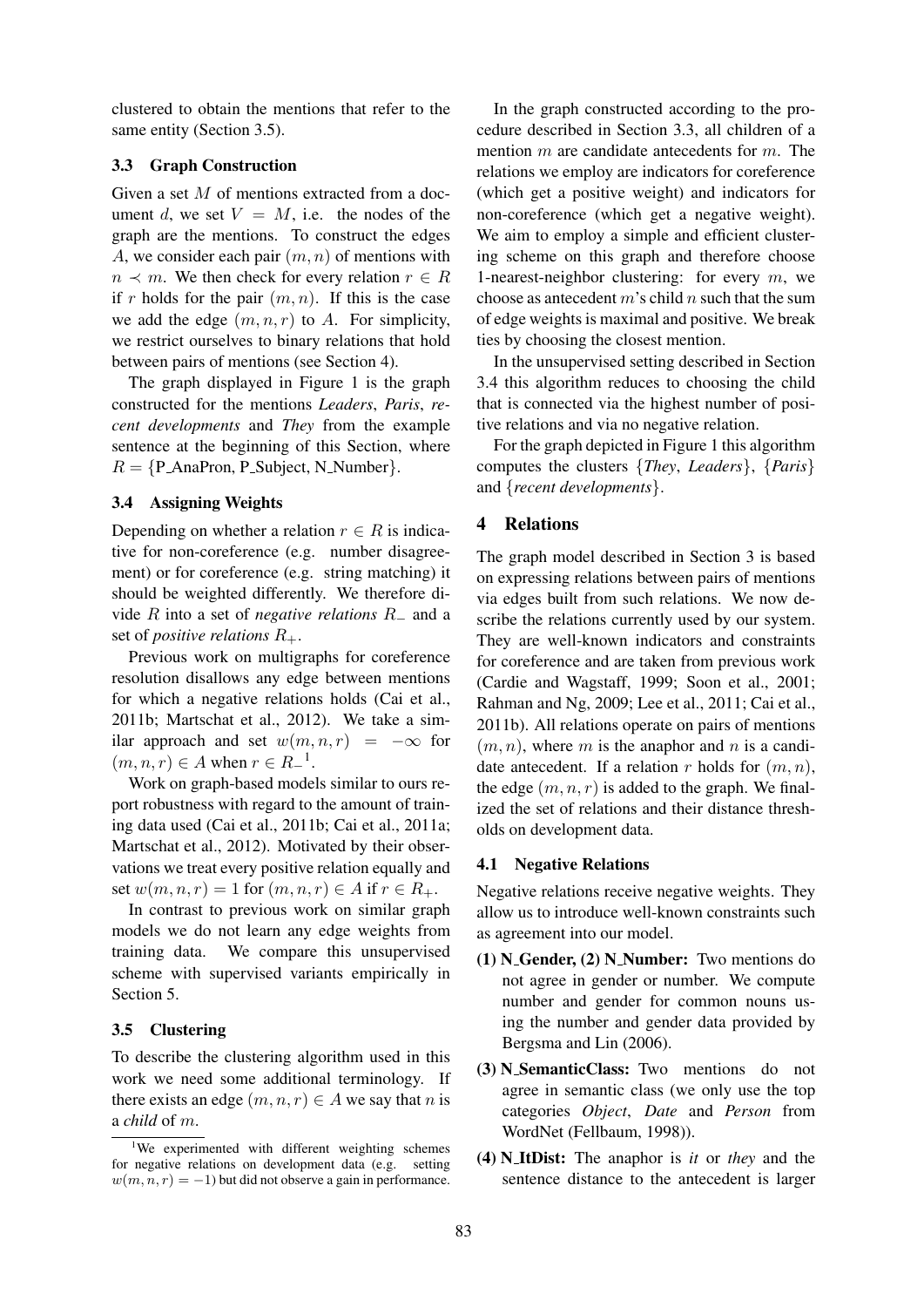than one.

- (5) N Speaker12Pron: Two first person pronouns or two second person pronouns with different speakers, or one first person pronoun and one second person pronoun with the same  $s$ peaker<sup>2</sup>.
- (6) N ContraSubObj: Two mentions are in the subject/object positions of the same verb, the anaphor is a non-possessive/reflexive pronoun.
- (7) N Mod: Two mentions have the same syntactic heads, and the anaphor has a nominal modifier which does not occur in the antecedent.
- (8) N Embedding: Two mentions where one embeds the other, which is not a reflexive or possessive pronoun.
- (9) N 2PronNonSpeech: Two second person pronouns without speaker information and not in direct speech.

#### 4.2 Positive Relations

Positive relations are coreference indicators which are added as edges with positive weights.

- (10) P NonPron StrMatch: Applies only if the anaphor is definite or a proper name<sup>3</sup>. This relation holds if after discarding stop words the strings of mentions completely match.
- $(11)$  **P\_HeadMatch:** If the syntactic heads of mentions match.
- (12) P Alias: If mentions are aliases of each other (i.e. proper names with partial match, full names and acronyms, etc.).
- (13) P\_Speaker12Pron: If the speaker of the second person pronoun is talking to the speaker of the first person pronoun (applies only to first/second person pronouns).
- (14) P DSPron: One mention is a *speak verb*'s subject, the other mention is a first person pronoun within the corresponding direct speech.
- (15) **P\_ReflPronSub:** If the anaphor is a reflexive pronoun, and the antecedent is the subject of the sentence.
- $(16)$  **P\_PossPronSub:** If the anaphor is a possessive pronoun, and the antecedent is the subject of the anaphor's sentence or subclause.
- (17) P PossPronEmb: The anaphor is a posses-

sive pronoun embedded in the antecedent.

- (18) P AnaPron: If the anaphor is a pronoun and none of the mentions is a first or second person pronoun. This relation is restricted to a sentence distance of 3.
- (19) P VerbAgree: If the anaphor is a third person pronoun and has the same predicate as the antecedent. This relation is restricted to a sentence distance of 1.
- $(20)$  **P** Subject,  $(21)$  **P** Object: The anaphor is a third person pronoun and both mentions are subjects/objects. These relations are restricted to a sentence distance of 1.
- (22) **P\_Pron\_StrMatch:** If both mentions are pronouns and their strings match.
- (23) P Pron Agreement: If both mentions are different pronoun tokens but agree in number, gender and person.

## 5 Evaluation

#### 5.1 Data and Evaluation Metrics

We use the data provided for the English track of the CoNLL'12 shared task on multilingual coreference resolution (Pradhan et al., 2012) which is a subset of the upcoming OntoNotes 5.0 release and comes with various annotation layers provided by state-of-the-art NLP tools. We used the official dev/test split for development and evaluation. We evaluate the model in a setting that corresponds to the shared task's *closed track*, i.e. we use only WordNet (Fellbaum, 1998), the number and gender data of Bergsma and Lin (2006) and the provided annotation layers. To extract system mentions we employ the mention extractor described in Martschat et al. (2012).

We evaluate our system with the coreference resolution evaluation metrics that were used for the CoNLL shared tasks on coreference, which are MUC (Vilain et al., 1995),  $B<sup>3</sup>$  (Bagga and Baldwin, 1998) and CEAF<sub>e</sub> (Luo, 2005). We also report the unweighted *average* of the three scores, which was the official evaluation metric in the shared tasks. To compute the scores we employed the official scorer supplied by the shared task organizers.

#### 5.2 Results

Table 1 displays the performance of our model and of the systems that obtained the best (Fernandes et al., 2012) and the median performance in the

 ${}^{2}$ Like all relations using speaker information, this relation depends on the gold speaker annotation layer in the corpus.

<sup>&</sup>lt;sup>3</sup>This condition is necessary to cope with the high-recall output of the mention tagger.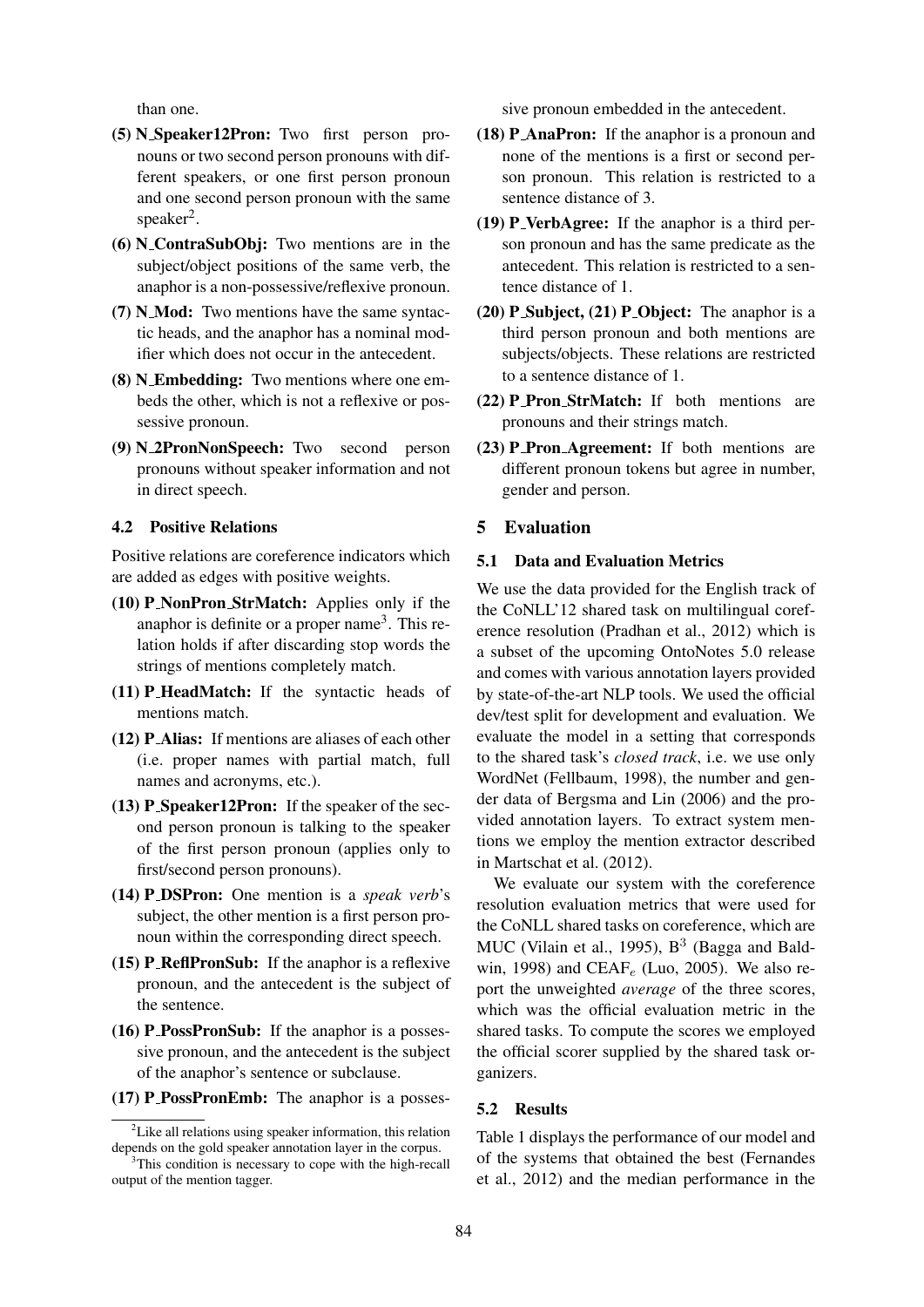|                                   |       | <b>MUC</b> |       |       | B <sup>3</sup> |       |       | $CEAF_e$ |       | average |
|-----------------------------------|-------|------------|-------|-------|----------------|-------|-------|----------|-------|---------|
|                                   | R     | P          | F1    | R     | P              | F1    | R     | P        | F1    |         |
| CoNLL'12 English development data |       |            |       |       |                |       |       |          |       |         |
| best                              | 64.88 | 74.74      | 69.46 | 66.53 | 78.28          | 71.93 | 54.93 | 43.68    | 48.66 | 63.35   |
| median                            | 62.3  | 62.8       | 62.0  | 66.7  | 71.8           | 69.1  | 46.4  | 44.9     | 45.6  | 58.9    |
| this work (weights fraction)      | 64.00 | 68.56      | 66.20 | 66.59 | 75.67          | 70.84 | 50.48 | 45.52    | 47.87 | 61.63   |
| this work (weights_MaxEnt)        | 63.72 | 65.78      | 64.73 | 66.60 | 73.76          | 70.00 | 47.46 | 45.30    | 46.36 | 60.36   |
| this work (unsupervised)          | 64.01 | 68.58      | 66.22 | 67.00 | 76.45          | 71.41 | 51.10 | 46.16    | 48.51 | 62.05   |
| CoNLL'12 English test data        |       |            |       |       |                |       |       |          |       |         |
| best                              | 65.83 | 75.91      | 70.51 | 65.79 | 77.69          | 71.24 | 55.00 | 43.17    | 48.37 | 63.37   |
| median                            | 62.08 | 63.02      | 62.55 | 66.23 | 70.45          | 68.27 | 45.74 | 44.74    | 45.23 | 58.68   |
| this work (weights fraction)      | 64.25 | 68.31      | 66.22 | 65.44 | 74.20          | 69.54 | 49.18 | 44.71    | 46.84 | 60.87   |
| this work (weights_MaxEnt)        | 63.58 | 64.70      | 64.14 | 65.63 | 72.09          | 68.71 | 45.58 | 44.41    | 44.99 | 59.28   |
| this work (unsupervised)          | 63.95 | 67.99      | 65.91 | 65.47 | 74.93          | 69.88 | 49.83 | 45.40    | 47.51 | 61.10   |

Table 1: Results of different systems on the CoNLL'12 English data sets.

CoNLL'12 shared task, which are denoted as *best* and *median* respectively. *best* employs a structured prediction model with learned combinations of 70 basic features. We also compare with two supervised variants of our model which use the same relations and the same clustering algorithm as the unsupervised model: *weights fraction* sets the weight of a relation to the fraction of positive instances in training data (as in Martschat et al. (2012)). *weights MaxEnt* trains a mention-pair model (Soon et al., 2001) via the maximum entropy classifier implemented in the BART toolkit (Versley et al., 2008) and builds a graph where the weight of an edge connecting two mentions is the classifier's prediction<sup>4</sup>. We use the official CoNLL'12 English training set for training.

Our unsupervised model performs considerably better than the median system from the CoNLL'12 shared task on both data sets according to all metrics. It also seems to be able to accommodate well for the relations described in Section 4 since it outperforms both supervised variants<sup>5</sup>. The model performs worse than *best*, the gap according to B<sup>3</sup> and  $CEAF_e$  being considerably smaller than according to MUC. While we observe a decrease of 1 point average score when evaluating on test data the model still would have ranked fourth in the English track of the CoNLL'12 shared task with only 0.2 points difference in average score to the second ranked system.

### 6 Error Analysis

In order to understand weaknesses of our model we perform an error analysis on the development data. We distinguish between *precision* and *recall* errors. For an initial analysis we split the errors according to the mention type of anaphor and antecedent (name, nominal and pronoun).

#### 6.1 Precision Errors

Our system operates in a pairwise fashion. We therefore count one precision error whenever the clustering algorithm assigns two non-coreferent mentions to the same cluster. Table 2 shows the

|            | <b>NAM</b> | <b>NOM</b> | PRO        |
|------------|------------|------------|------------|
| <b>NAM</b> | 3413 (21%) | 67(66%)    | 11 $(46%)$ |
| NOM        | 43 (67\%)  | 2148 (49%) | 9(89%)     |
| PRO        | 868 (32%)  | 1771 (55%) | 5308 (24%) |

Table 2: Number of clustering decisions made according to mention type (rows anaphor, columns antecedent) and percentage of wrong decisions.

number of clustering decisions made according to the mention type and in brackets the fraction of decisions that erroneously assign two non-coreferent mentions to the same cluster. We see that two main sources of error are nominal-nominal pairs and the resolution of pronouns. We now focus on gaining further insight into the system's performance for pronoun resolution by investigating the performance per pronoun type. The results are displayed in Table 3. We obtain good performance for *I* and *my* which in the majority of cases can be resolved unambiguously by the speaker relations employed by our system. The relations we use also seem

<sup>&</sup>lt;sup>4</sup>The classifier's output is a number  $p \in [0, 1]$ . In order to have negative weights we use the transformation  $p' = 2p - 1$ .

 ${}^{5}$ Compared with the supervised variants all improvements in F1 score are statistically significant according to a paired t-test ( $p < 0.05$ ) except for the difference in MUC F1 to *weights fraction*.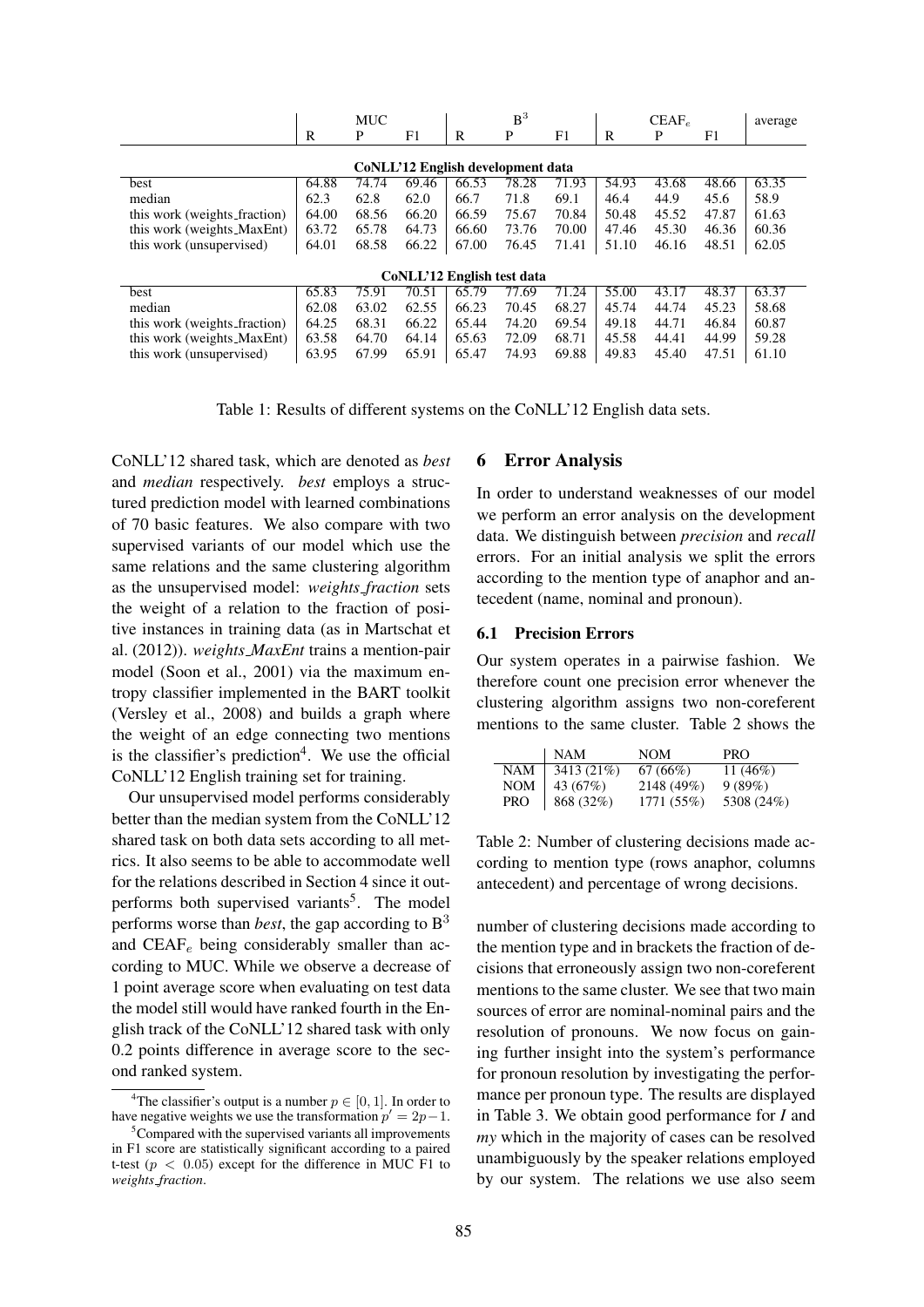| Anaphor   | all                     | anaphoric              |
|-----------|-------------------------|------------------------|
|           | 1260 (13%)              | $1239(11\%)$           |
| my        | 192 (14%)               | 181 (9%)               |
| he        | 824 (14%)               | 812 (13%)              |
| they      | 764 (29%)               | 725 (26%)              |
| you<br>it | 802 (41%)<br>1114 (64%) | 555 (15%)<br>720 (44%) |

Table 3: Precision statistics for pronouns. Rows are pronoun surfaces, columns number of clustering decisions and percentage of wrong decisions for all and only anaphoric pronouns respectively.

to work well for *he*. In contrast, the local, shallow approach we currently employ is not able to resolve highly ambiguous pronouns such as *they*, *you* or *it* in many cases. The reduction in error rate when only considering anaphoric pronouns shows that our system could benefit from an improved detection of expletive *it* and *you*.

### 6.2 Recall Errors

Estimating recall errors by counting all missing pairwise links would consider each entity many times. Therefore, we instead count one recall error for a pair  $(m, n)$  of anaphor m and antecedent n if (i) m and n are coreferent, (ii) m and n are not assigned to the same cluster, (iii)  $m$  is the first mention in its cluster that is coreferent with  $n$ , and (iv)  $n$  is the closest mention coreferent with  $m$  that is not in m's cluster.

This can be illustrated by an example. Considering mentions  $m_1, \ldots, m_5$ , assume that  $m_1, m_3$ ,  $m_4$  and  $m_5$  are coreferent but the system clusters are  $\{m_2, m_3\}$  and  $\{m_4, m_5\}$ . We then count two recall errors: one for the missing link from  $m_3$  to  $m_1$  and one for the missing link from  $m_4$  to  $m_3$ .

According to this definition we count 3528 recall errors on the development set. The distribution of errors is displayed in Table 4. We see that

|            | <b>NAM</b> | NOM | <b>PRO</b> |
|------------|------------|-----|------------|
| NAM        | 321        | 220 | 247        |
| <b>NOM</b> | 306        | 797 | 330        |
| PRO        | 306        | 476 | 525        |

Table 4: Number of recall errors according to mention type (rows anaphor, columns antecedent).

the main source of recall errors are missing links of nominal-nominal pairs. We randomly extracted 50 of these errors and manually assigned them to different categories.

29 errors: missing semantic knowledge. In these cases lexical or world knowledge is needed to build coreference links between mentions with different heads. For example our system misses the link between *the sauna* and *the hotbox sweatbox*.

14 errors: too restrictive N Mod. In these cases the heads of the mentions matched but no link was built due to N\_Mod. An example is the missing link between *our island's last remaining forest of these giant trees* and *the forest of Chilan*.

4 errors: too cautious string match. We only apply string matching for common nouns when the noun is definite.

Three errors could not be attributed to any of the above categories.

### 7 Conclusions and Future Work

We presented an unsupervised graph-based model for coreference resolution. Experiments show that our model exhibits competitive performance on the English CoNLL'12 shared task data sets.

An error analysis revealed that two main sources of errors of our model are the inaccurate resolution of highly ambiguous pronouns such as *it* and missing links between nominals with different heads. Future work should investigate how semantic knowledge and more complex relations capturing deeper discourse properties such as coherence or information status can be added to the model. Processing these features efficently may require a more sophisticated clustering algorithm.

We are surprised by the good performance of this unsupervised model in comparison to the state-of-the-art which uses sophisticated machine learning techniques (Fernandes et al., 2012) or well-engineered rules (Lee et al., 2011). We are not sure how to interpret these results and want to leave different interpretations for discussion:

- our unsupervised model is really that good (hopefully),
- the evaluation metrics employed are to be questioned (certainly),
- efficiently making use of annotated training data still remains a challenge for the state-ofthe-art (likely).

#### Acknowledgments

This work has been funded by the Klaus Tschira Foundation, Germany. The author has been supported by a HITS PhD scholarship.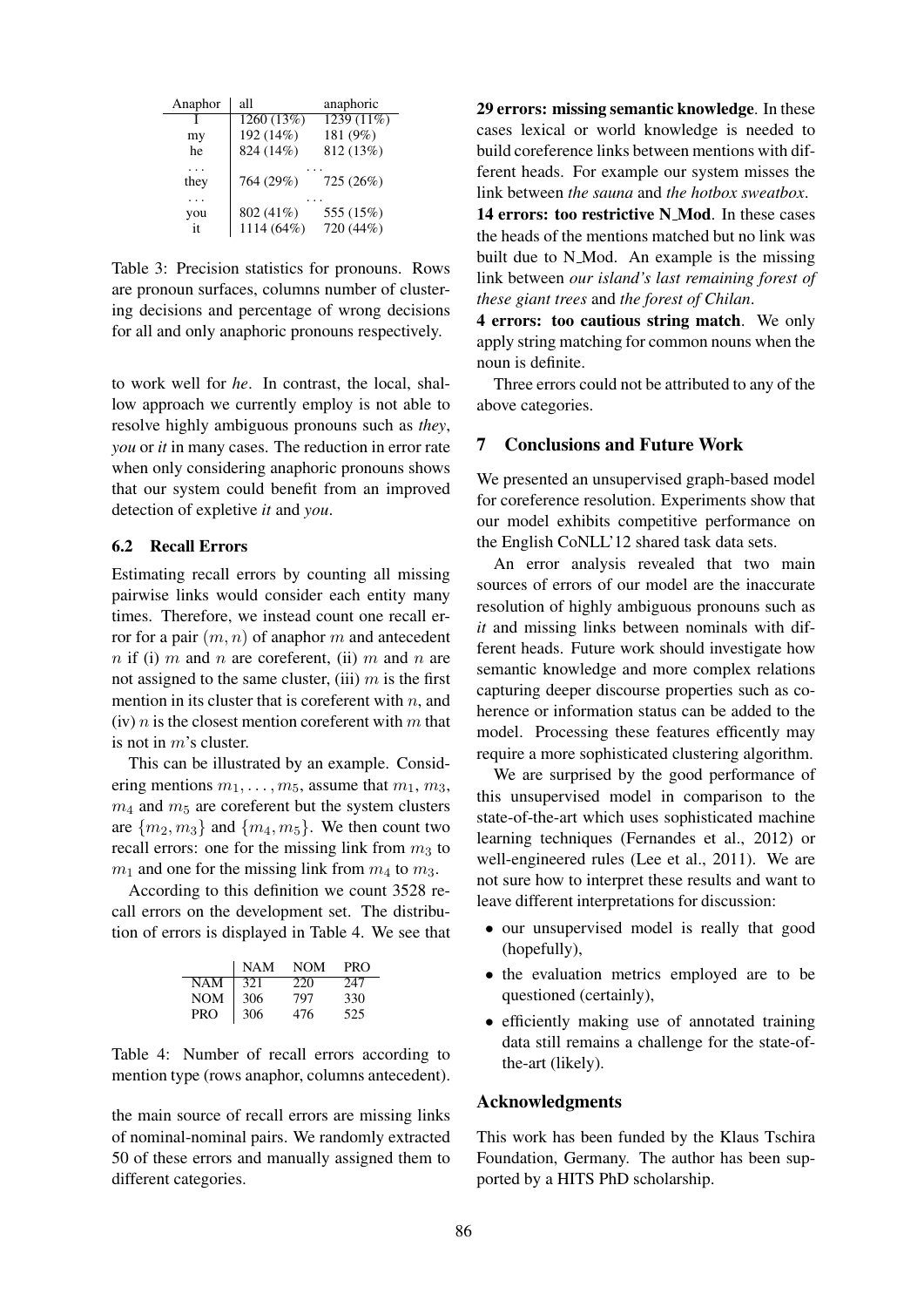#### References

- Roxana Angheluta, Patrick Jeuniaux, Rudradeb Mitra, and Marie-Francine Moens. 2004. Clustering algorithms for noun phrase coreference resolution. In *Proceedings of the 7èmes Journées Internationales d'Analyse Statistique des Donnees Textuelles, ´* Louvain La Neuve, Belgium, 10–12 March 2004, pages 60–70.
- Amit Bagga and Breck Baldwin. 1998. Algorithms for scoring coreference chains. In *Proceedings of the 1st International Conference on Language Resources and Evaluation,* Granada, Spain, 28–30 May 1998, pages 563–566.
- Shane Bergsma and Dekang Lin. 2006. Bootstrapping path-based pronoun resolution. In *Proceedings of the 21st International Conference on Computational Linguistics and 44th Annual Meeting of the Association for Computational Linguistics,* Sydney, Australia, 17–21 July 2006, pages 33–40.
- Jie Cai and Michael Strube. 2010. End-to-end coreference resolution via hypergraph partitioning. In *Proceedings of the 23rd International Conference on Computational Linguistics,* Beijing, China, 23– 27 August 2010, pages 143–151.
- Jie Cai, Éva Mújdricza-Maydt, Yufang Hou, and Michael Strube. 2011a. Weakly supervised graphbased coreference resolution for clinical data. In *Proceedings of the 5th i2b2 Shared Tasks and Workshop on Challenges in Natural Language Processing for Clinical Data,* Washington, D.C., 20-21 October 2011.
- Jie Cai, Éva Mújdricza-Maydt, and Michael Strube. 2011b. Unrestricted coreference resolution via global hypergraph partitioning. In *Proceedings of the Shared Task of the 15th Conference on Computational Natural Language Learning,* Portland, Oreg., 23–24 June 2011, pages 56–60.
- Claire Cardie and Kiri Wagstaff. 1999. Noun phrase coreference as clustering. In *Proceedings of the 1999 SIGDAT Conference on Empirical Methods in Natural Language Processing and Very Large Corpora,* College Park, Md., 21–22 June 1999, pages 82–89.
- Eugene Charniak and Micha Elsner. 2009. EM works for pronoun anaphora resolution. In *Proceedings of the 12th Conference of the European Chapter of the Association for Computational Linguistics,* Athens, Greece, 30 March – 3 April 2009, pages 148–156.
- Aron Culotta, Michael Wick, and Andrew McCallum. 2007. First-order probabilistic models for coreference resolution. In *Proceedings of Human Language Technologies 2007: The Conference of the North American Chapter of the Association for Computational Linguistics,* Rochester, N.Y., 22–27 April 2007, pages 81–88.
- Christiane Fellbaum, editor. 1998. *WordNet: An Electronic Lexical Database*. MIT Press, Cambridge, Mass.
- Eraldo Fernandes, Cícero dos Santos, and Ruy Milidiú. 2012. Latent structure perceptron with feature induction for unrestricted coreference resolution. In *Proceedings of the Shared Task of the 16th Conference on Computational Natural Language Learning,* Jeju Island, Korea, 12–14 July 2012, pages 41–48.
- Aria Haghighi and Dan Klein. 2007. Unsupervised coreference resolution in a nonparametric Bayesian model. In *Proceedings of the 45th Annual Meeting of the Association for Computational Linguistics,* Prague, Czech Republic, 23–30 June 2007, pages 848–855.
- Heeyoung Lee, Yves Peirsman, Angel Chang, Nathanael Chambers, Mihai Surdeanu, and Dan Jurafsky. 2011. Stanford's multi-pass sieve coreference resolution system at the CoNLL-2011 shared task. In *Proceedings of the Shared Task of the 15th Conference on Computational Natural Language Learning,* Portland, Oreg., 23–24 June 2011, pages 28–34.
- Xiaoqiang Luo. 2005. On coreference resolution performance metrics. In *Proceedings of the Human Language Technology Conference and the 2005 Conference on Empirical Methods in Natural Language Processing,* Vancouver, B.C., Canada, 6–8 October 2005, pages 25–32.
- Sebastian Martschat, Jie Cai, Samuel Broscheit, Eva ´ Mújdricza-Maydt, and Michael Strube. 2012. A multigraph model for coreference resolution. In *Proceedings of the Shared Task of the 16th Conference on Computational Natural Language Learning,* Jeju Island, Korea, 12–14 July 2012, pages 100–106.
- Ruslan Mitkov. 1998. Robust pronoun resolution with limited knowledge. In *Proceedings of the 17th International Conference on Computational Linguistics and 36th Annual Meeting of the Association for Computational Linguistics, Montréal, Québec,* Canada, 10–14 August 1998, pages 869–875.
- Vincent Ng. 2008. Unsupervised models for coreference resolution. In *Proceedings of the 2008 Conference on Empirical Methods in Natural Language Processing,* Waikiki, Honolulu, Hawaii, 25–27 October 2008, pages 640–649.
- Cristina Nicolae and Gabriel Nicolae. 2006. BestCut: A graph algorithm for coreference resolution. In *Proceedings of the 2006 Conference on Empirical Methods in Natural Language Processing,* Sydney, Australia, 22–23 July 2006, pages 275–283.
- Hoifung Poon and Pedro Domingos. 2008. Joint unsupervised coreference resolution with Markov Logic. In *Proceedings of the 2008 Conference on Empirical Methods in Natural Language Processing,* Waikiki, Honolulu, Hawaii, 25–27 October 2008, pages 650– 659.